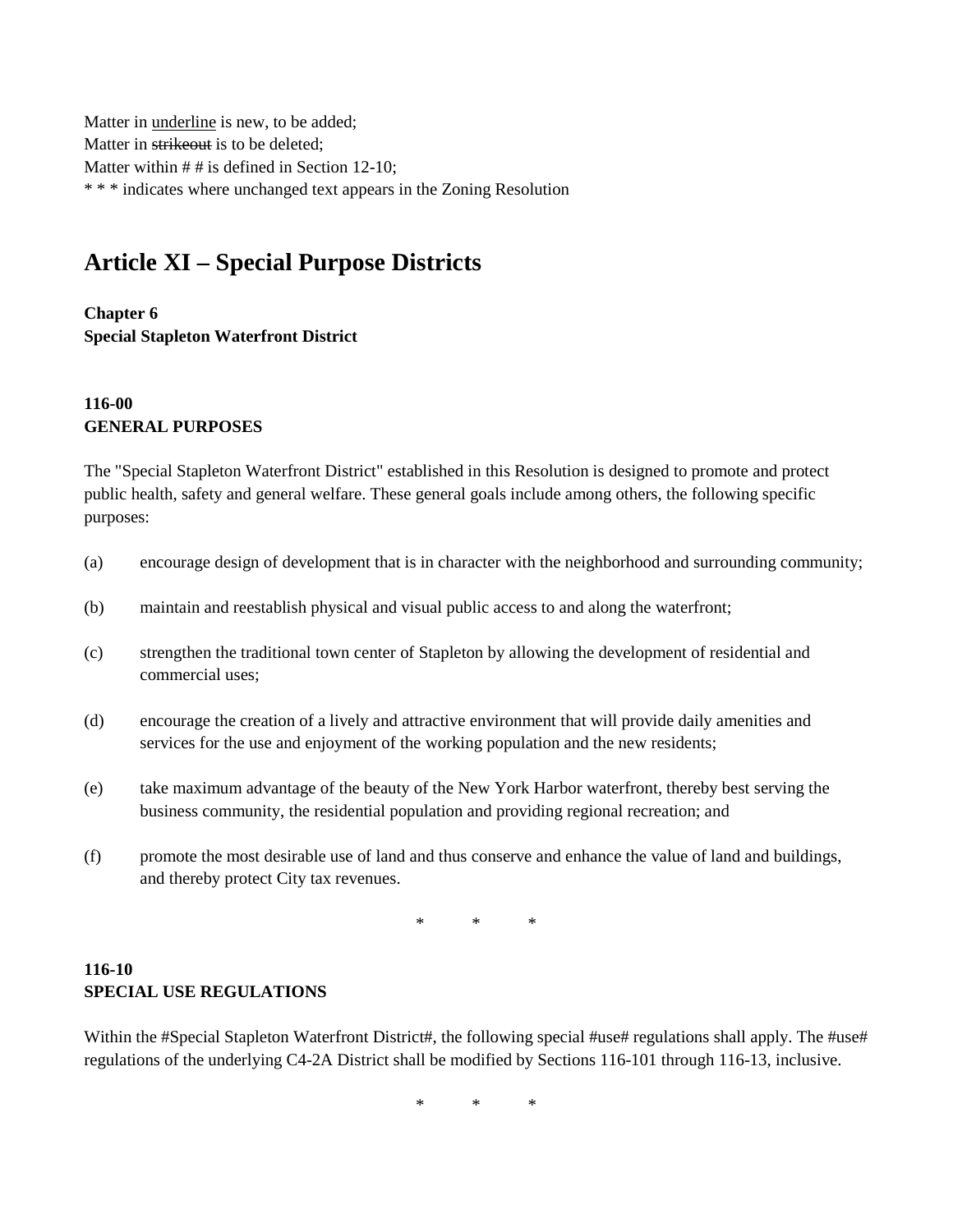## **116-12 Mandatory Ground Floor Use and Frontage Requirements**

The provisions of Section 32-433 (Ground floor use in C1, C2 and C4 Districts in the Borough of Staten Island) shall not apply in the #Special Stapleton Waterfront District#. However, on designated #streets# and #mandatory front building wall lines# in Subareas B3 and C, as shown on Map 2 in the Appendix to this Chapter, the special ground floor #use# and frontage regulations of this Section shall apply to any #building developed# or #enlarged# after October 25, 2006.

#Uses# located on the ground floor level, or within two feet of the as-built level of the adjoining sidewalk, shall be exclusively limited to the permitted non-#residential uses# permitted by the underlying district regulations, as modified by the special #use# provisions of this Chapter. A #building's# ground floor frontage shall be allocated exclusively to such #uses#, and shall have a depth of at least 30 feet from the #street wall# of the #building# and Such ground floor #uses# shall extend along the entire width of the #building#, except for lobbies or entrances to #accessory# parking spaces, and shall have a depth provided in accordance with Section 37-32 (Ground Floor Depth Requirements for Certain Uses).

In no event shall lobbies and entrances to #accessory# parking spaces occupy more than 50 percent of the #building's# total frontage along such #street# or #mandatory front building wall line#, or 35 feet, whichever is less. However, the total length of such frontage occupied by such lobbies and entrances need not be less than 25 feet.

#### **116-13 Transparency Requirements**

Within the #Special Stapleton Waterfront District#, the transparency requirements of this Section 37-34 (Minimum Transparency Requirements) shall apply to any #development# or an #enlargement# where the #enlarged# portion of the ground floor of the #building# is within eight feet of the #street line# and where non- #residential uses# are located on the ground floor level or within two feet of the as-built level of the adjoining sidewalk.

At least 50 percent of a #building's# front #building# wall surface shall be glazed and transparent at the ground floor level. For the purpose of the glazing requirements, the #building's street wall# surface at the ground floor level shall be measured from the floor to the height of the ceiling or 14 feet above grade, whichever is less. The lowest point of any transparency that is provided to satisfy the requirements of this Section shall not be higher than four feet above the as-built level of the adjoining sidewalk.

## **116-20 SPECIAL BULK REGULATIONS**

The special #bulk# regulations of this Section shall apply within the #Special Stapleton Waterfront District#.